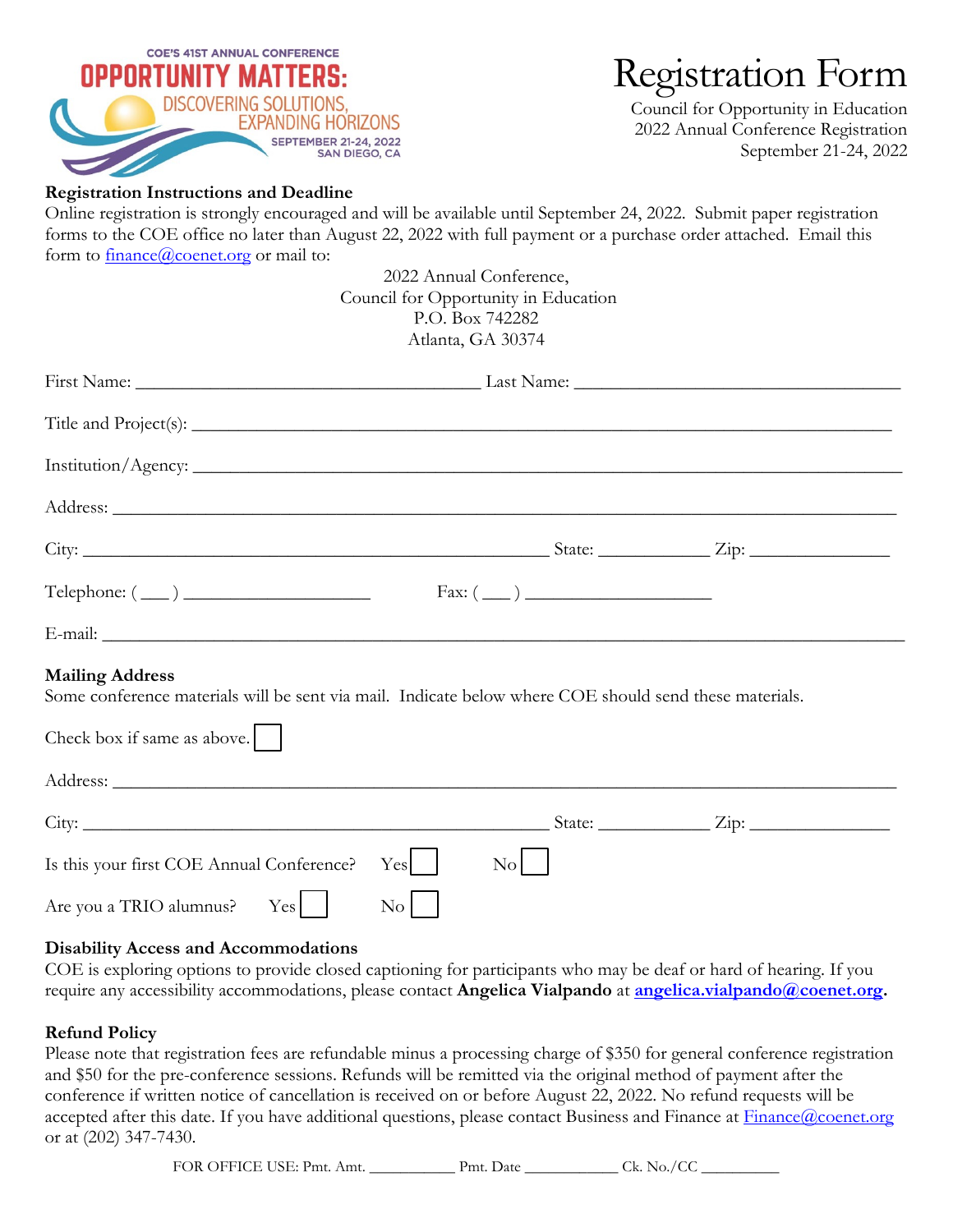### **Registration**

Please check the applicable box. Registration prices are the same for both in-person and online participation.

| How will you participate in the Conference?<br>Virtually<br>In person |            |                 |                           |                                    |                                        |  |
|-----------------------------------------------------------------------|------------|-----------------|---------------------------|------------------------------------|----------------------------------------|--|
|                                                                       | Select One | Registrant Type | Early Bird<br>Ends May 31 | Registration<br>June $1 - Aug. 22$ | Last Chance Reg.<br>Aug. 23 – Sept. 24 |  |
|                                                                       |            | Council Member  | \$949                     | \$1049                             | \$1349                                 |  |
|                                                                       |            | Non-Member      | \$1045                    | \$1245                             | \$1545                                 |  |
|                                                                       |            | Retiree         | \$395                     | \$445                              | \$445                                  |  |
|                                                                       |            | TRIO Alumni     | \$395                     | \$445                              | \$445                                  |  |
|                                                                       |            | Student         | \$395                     | \$445                              | \$445                                  |  |

ALL DAY PRE-CONFERENCE SESSION | **Wednesday, September 21**| 8:00 a.m. to 4:00 p.m. | Cost \$315 Attendance is capped at the first 30 registrants.

Expanding the Horizon of Student STEM Career Opportunities – ALL (On-Site Only)

PRE-CONFERENCE SESSIONS | Wednesday, September 21 | 1:00 to 4:00 p.m. | Cost \$175 Please only select one. Sessions will not be recorded.

| Are You in Compliance? - ALL (On-Site Only)                                                                                                                                         |
|-------------------------------------------------------------------------------------------------------------------------------------------------------------------------------------|
| Effectively Using Digital Tools to Connect with Students – ALL (On-Site Only)                                                                                                       |
| Building a New Tradition: Designing Services to Support "Non-Traditional" Student Needs - Student Support Services, EOC, Veterans Upward Bound (On-Site Only)                       |
| A Climate of Caring: Developing a Culture of Equity, Safety, and Inclusion within Your Program - ALL                                                                                |
| Relationship-Centered Strategies for Building Social and Emotional Skills for Pre-College Youth Students -<br>Talent Search, Upward Bound, Upward Bound Math Science (On-Site Only) |